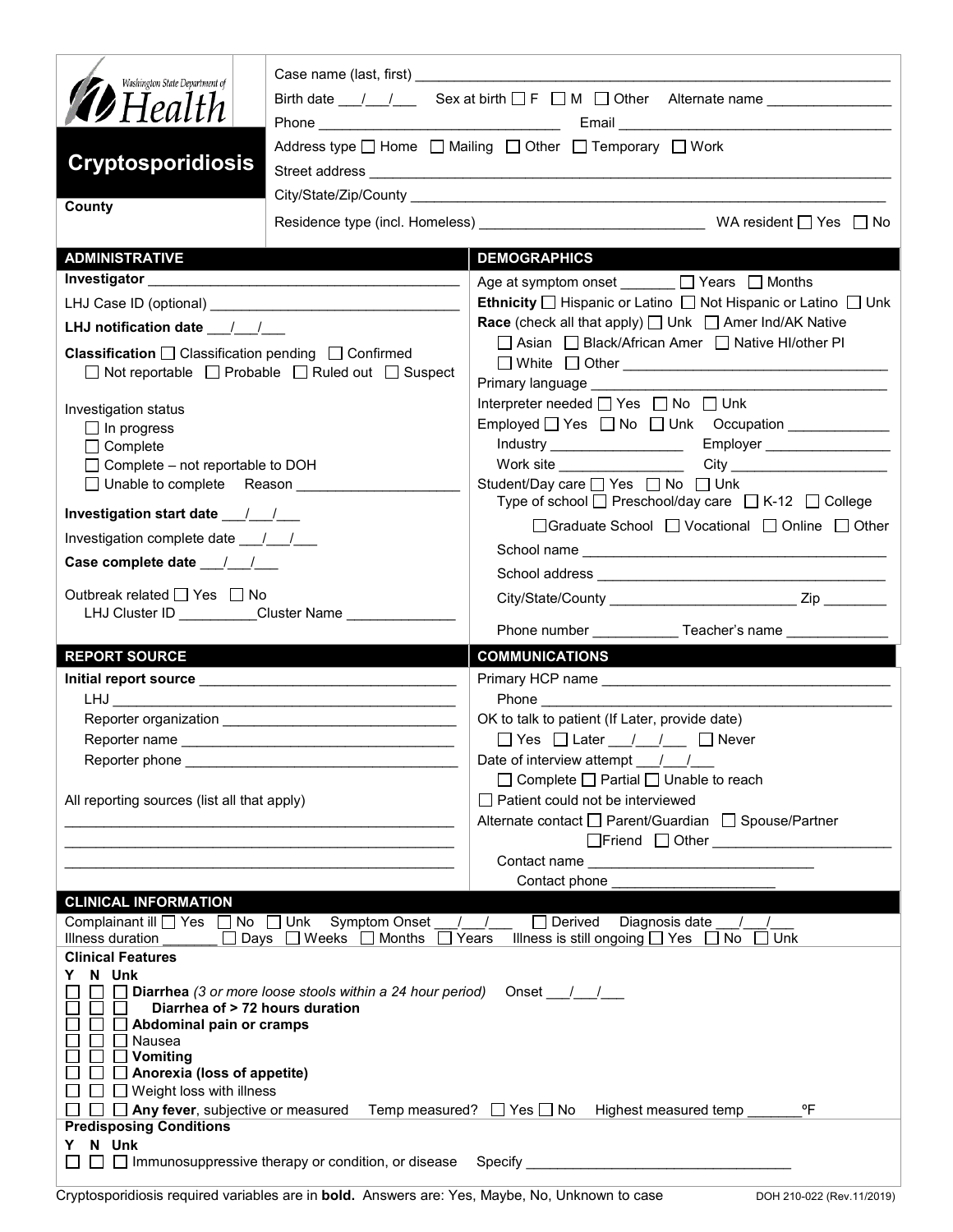| Case Name                            |                                                                                               |               | LHJ Case ID                                                                                                                                                                                                                    |                                                                                                                                                                                                                                |
|--------------------------------------|-----------------------------------------------------------------------------------------------|---------------|--------------------------------------------------------------------------------------------------------------------------------------------------------------------------------------------------------------------------------|--------------------------------------------------------------------------------------------------------------------------------------------------------------------------------------------------------------------------------|
| Hospitalization                      |                                                                                               |               |                                                                                                                                                                                                                                |                                                                                                                                                                                                                                |
| Y N Unk                              |                                                                                               |               |                                                                                                                                                                                                                                |                                                                                                                                                                                                                                |
| $\Box$                               | $\Box$ Hospitalized at least overnight for this illness Facility name                         |               |                                                                                                                                                                                                                                |                                                                                                                                                                                                                                |
|                                      | Hospital admission date __/ __/ __ Discharge __/ __/ __ HRN _                                 |               |                                                                                                                                                                                                                                |                                                                                                                                                                                                                                |
|                                      | Admitted to ICU Date admitted to ICU / / / Date discharged from ICU / /                       |               |                                                                                                                                                                                                                                |                                                                                                                                                                                                                                |
| $\mathbf{L}$                         | Still hospitalized As of / /                                                                  |               |                                                                                                                                                                                                                                |                                                                                                                                                                                                                                |
|                                      |                                                                                               |               |                                                                                                                                                                                                                                |                                                                                                                                                                                                                                |
| Y N Unk                              |                                                                                               |               |                                                                                                                                                                                                                                |                                                                                                                                                                                                                                |
| $\perp$                              | $\Box$ Died of this illness Death date                                                        |               |                                                                                                                                                                                                                                | / / Please fill in the death date information on the Person Screen                                                                                                                                                             |
|                                      | RISK AND RESPONSE (Ask about exposures 1-12 days before symptom onset)                        |               |                                                                                                                                                                                                                                |                                                                                                                                                                                                                                |
| <b>Travel</b>                        |                                                                                               |               |                                                                                                                                                                                                                                |                                                                                                                                                                                                                                |
|                                      | Setting 1                                                                                     |               | Setting 2                                                                                                                                                                                                                      | Setting 3                                                                                                                                                                                                                      |
| Travel out of:                       | County/City ____________________                                                              |               | County/City ____________________                                                                                                                                                                                               | County/City _______________________                                                                                                                                                                                            |
|                                      | State _________________________                                                               |               |                                                                                                                                                                                                                                | Ē<br>State                                                                                                                                                                                                                     |
|                                      | Country ______________________                                                                |               |                                                                                                                                                                                                                                | ⊏                                                                                                                                                                                                                              |
|                                      | Other                                                                                         |               | Other the contract of the contract of the contract of the contract of the contract of the contract of the contract of the contract of the contract of the contract of the contract of the contract of the contract of the cont | Other the contract of the contract of the contract of the contract of the contract of the contract of the contract of the contract of the contract of the contract of the contract of the contract of the contract of the cont |
| Destination name                     |                                                                                               |               |                                                                                                                                                                                                                                |                                                                                                                                                                                                                                |
| Start and end dates                  | $\frac{1}{2}$<br>$\sqrt{2}$<br>$\prime$<br>to                                                 | $\frac{1}{2}$ | $\left  \begin{array}{cc} \end{array} \right $<br>to                                                                                                                                                                           | $\prime$<br>$\prime$<br>$\sqrt{2}$<br>to                                                                                                                                                                                       |
|                                      |                                                                                               |               |                                                                                                                                                                                                                                |                                                                                                                                                                                                                                |
| <b>Risk and Exposure Information</b> |                                                                                               |               |                                                                                                                                                                                                                                |                                                                                                                                                                                                                                |
| N Unk<br>Y.                          |                                                                                               |               |                                                                                                                                                                                                                                |                                                                                                                                                                                                                                |
|                                      | $\Box$ Is case a recent foreign arrival (e.g. immigrant, refugee, adoptee, visitor) Country   |               |                                                                                                                                                                                                                                |                                                                                                                                                                                                                                |
|                                      | $\Box$ Does the case know anyone else with similar symptoms or illness                        |               |                                                                                                                                                                                                                                |                                                                                                                                                                                                                                |
|                                      | Onset date, shared meals, relationship, etc. ___________________________________              |               |                                                                                                                                                                                                                                |                                                                                                                                                                                                                                |
|                                      | Contact with lab confirmed case                                                               |               |                                                                                                                                                                                                                                |                                                                                                                                                                                                                                |
| $\perp$                              | Childcare/Day care                                                                            |               |                                                                                                                                                                                                                                |                                                                                                                                                                                                                                |
|                                      | Household                                                                                     |               |                                                                                                                                                                                                                                |                                                                                                                                                                                                                                |
| Sexual                               |                                                                                               |               |                                                                                                                                                                                                                                |                                                                                                                                                                                                                                |
|                                      |                                                                                               |               |                                                                                                                                                                                                                                |                                                                                                                                                                                                                                |
| ⊔                                    | Other                                                                                         |               |                                                                                                                                                                                                                                |                                                                                                                                                                                                                                |
|                                      | $\Box$ Attends childcare or preschool Locations/date of exposure                              |               |                                                                                                                                                                                                                                |                                                                                                                                                                                                                                |
|                                      | Contact with diapered or incontinent child or adult                                           |               |                                                                                                                                                                                                                                |                                                                                                                                                                                                                                |
|                                      |                                                                                               |               |                                                                                                                                                                                                                                |                                                                                                                                                                                                                                |
|                                      | Food Exposure - Food exposure timeframe: 1-12 days prior to onset of illness                  |               |                                                                                                                                                                                                                                |                                                                                                                                                                                                                                |
|                                      |                                                                                               |               |                                                                                                                                                                                                                                |                                                                                                                                                                                                                                |
|                                      | Sources of food IN home - During exposure timeframe did you (your child) eat foods from:      |               |                                                                                                                                                                                                                                |                                                                                                                                                                                                                                |
|                                      | $\Box$ (1) Grocery stores or supermarkets                                                     |               | $\Box$ (7) Small markets/mini markets (convenience stores,                                                                                                                                                                     |                                                                                                                                                                                                                                |
|                                      | $\Box$ (2) Home delivery grocery services (CSA, grocery                                       |               | gas stations, etc)                                                                                                                                                                                                             |                                                                                                                                                                                                                                |
|                                      | delivery, Amazon Fresh, Peapod, etc)                                                          |               | $\Box$ (8) Health food stores or co-ops                                                                                                                                                                                        |                                                                                                                                                                                                                                |
|                                      | (3) Fish or meat specialty shops (butcher shop, etc)                                          |               | $\Box$ (9) Ethnic specialty markets (Mexican, Asian, Indian)                                                                                                                                                                   |                                                                                                                                                                                                                                |
|                                      | (4) Warehouse stores (Costco, Sam's Club, etc.)                                               |               | $\Box$ (10) Farmers markets, roadside stands, open-air                                                                                                                                                                         |                                                                                                                                                                                                                                |
|                                      | (5) Meal delivery services (Blue Apron, Meals on Wheels,                                      |               | markets, food purchased directly from a farm                                                                                                                                                                                   |                                                                                                                                                                                                                                |
|                                      | Schwan's, NutriSystem, etc)                                                                   |               |                                                                                                                                                                                                                                |                                                                                                                                                                                                                                |
|                                      | (6) Live animal market, custom slaughter facility                                             |               |                                                                                                                                                                                                                                |                                                                                                                                                                                                                                |
| Type of                              | <b>Business name</b>                                                                          |               | Address/location                                                                                                                                                                                                               |                                                                                                                                                                                                                                |
| <b>Business</b>                      |                                                                                               |               |                                                                                                                                                                                                                                |                                                                                                                                                                                                                                |
| (enter number                        |                                                                                               |               |                                                                                                                                                                                                                                |                                                                                                                                                                                                                                |
| next to choices                      |                                                                                               |               |                                                                                                                                                                                                                                |                                                                                                                                                                                                                                |
| above)                               |                                                                                               |               |                                                                                                                                                                                                                                |                                                                                                                                                                                                                                |
|                                      |                                                                                               |               |                                                                                                                                                                                                                                |                                                                                                                                                                                                                                |
|                                      |                                                                                               |               |                                                                                                                                                                                                                                |                                                                                                                                                                                                                                |
|                                      |                                                                                               |               |                                                                                                                                                                                                                                |                                                                                                                                                                                                                                |
|                                      |                                                                                               |               |                                                                                                                                                                                                                                |                                                                                                                                                                                                                                |
|                                      |                                                                                               |               |                                                                                                                                                                                                                                |                                                                                                                                                                                                                                |
|                                      |                                                                                               |               |                                                                                                                                                                                                                                |                                                                                                                                                                                                                                |
|                                      |                                                                                               |               |                                                                                                                                                                                                                                |                                                                                                                                                                                                                                |
|                                      |                                                                                               |               |                                                                                                                                                                                                                                |                                                                                                                                                                                                                                |
|                                      |                                                                                               |               |                                                                                                                                                                                                                                |                                                                                                                                                                                                                                |
|                                      |                                                                                               |               |                                                                                                                                                                                                                                |                                                                                                                                                                                                                                |
|                                      |                                                                                               |               |                                                                                                                                                                                                                                |                                                                                                                                                                                                                                |
|                                      | Sources of food outside home - During exposure timeframe did you (your child) eat foods from: |               |                                                                                                                                                                                                                                |                                                                                                                                                                                                                                |
|                                      | (1) Fast casual (Chipolte, Panera, etc)                                                       |               | □ (10) Chinese, Japanese, Vietnamese, other Asian-style                                                                                                                                                                        |                                                                                                                                                                                                                                |
|                                      | (2) Fast food (McDonald's, Burger King, Wendy's)                                              |               | (11) All-you-can-eat buffet                                                                                                                                                                                                    |                                                                                                                                                                                                                                |
| (3) Sandwich shop, deli              |                                                                                               |               | □ (12) Breakfast, brunch, diner, or café                                                                                                                                                                                       |                                                                                                                                                                                                                                |
|                                      | (4) Jamaican, Cuban, or Caribbean                                                             |               |                                                                                                                                                                                                                                | □ (13) Middle Eastern, Greek/Mediterranean, Arabic, Lebanese,                                                                                                                                                                  |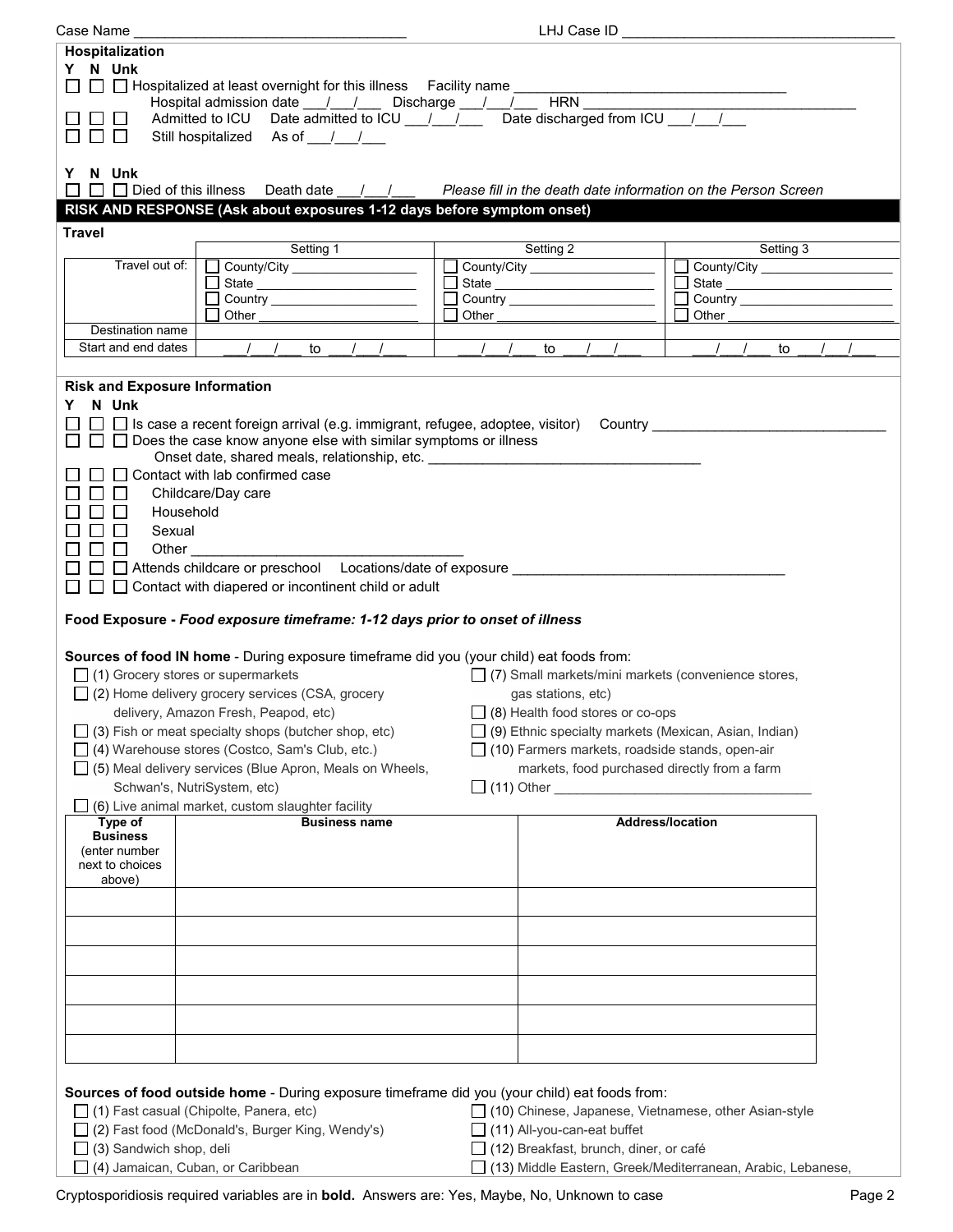| Case Name                         |                                                                                                                                                                                                                                      |             |                                                            | LHJ Case ID                                            |          |
|-----------------------------------|--------------------------------------------------------------------------------------------------------------------------------------------------------------------------------------------------------------------------------------|-------------|------------------------------------------------------------|--------------------------------------------------------|----------|
|                                   | □ (5) Ready-to-eat prepared food from grocery or deli                                                                                                                                                                                |             | African                                                    |                                                        |          |
|                                   | $\Box$ (6) An event where food was served (catered event, festival,                                                                                                                                                                  |             |                                                            | $\Box$ (14) Any takeout from a restaurant              |          |
|                                   | $\Box$ (15) Healthy restaurant (vegetarian, vegan, salad-based<br>church, or community meal)                                                                                                                                         |             |                                                            |                                                        |          |
|                                   | $\Box$ (7) Mexican, Salvadorian, other Hispanic/Latino-style                                                                                                                                                                         |             |                                                            | $\Box$ (16) Salad bar at a grocery store or restaurant |          |
|                                   | $\Box$ (8) Food trucks, food stalls/stands                                                                                                                                                                                           |             |                                                            |                                                        |          |
|                                   | $\Box$ (9) School, hospital, senior center, or other institutional setting                                                                                                                                                           |             |                                                            |                                                        |          |
| Type of                           | Restaurant/venue name                                                                                                                                                                                                                | <b>Date</b> | Time of meal                                               | Food ordered/eaten                                     | Address/ |
| <b>Business</b>                   |                                                                                                                                                                                                                                      |             | (Breakfast, Brunch,                                        |                                                        | location |
| (enter number                     |                                                                                                                                                                                                                                      |             | Lunch, Happy Hour,                                         |                                                        |          |
| next to choices                   |                                                                                                                                                                                                                                      |             | Dinner, Other)                                             |                                                        |          |
| above)                            |                                                                                                                                                                                                                                      |             | $\Box$ Bfast $\Box$ Bru                                    |                                                        |          |
|                                   |                                                                                                                                                                                                                                      |             | $\Box$ Lun $\Box$ HH $\Box$ Din                            |                                                        |          |
|                                   |                                                                                                                                                                                                                                      |             | $\Box$ Other                                               |                                                        |          |
|                                   |                                                                                                                                                                                                                                      |             | $\Box$ Bfast $\Box$ Bru                                    |                                                        |          |
|                                   |                                                                                                                                                                                                                                      |             | $\Box$ Lun $\Box$ HH $\Box$ Din<br>$\Box$ Other            |                                                        |          |
|                                   |                                                                                                                                                                                                                                      |             | $\Box$ Bfast $\Box$ Bru                                    |                                                        |          |
|                                   |                                                                                                                                                                                                                                      |             | $\Box$ Lun $\Box$ HH $\Box$ Din                            |                                                        |          |
|                                   |                                                                                                                                                                                                                                      |             | $\Box$ Other                                               |                                                        |          |
|                                   |                                                                                                                                                                                                                                      |             | $\Box$ Bfast $\Box$ Bru<br>$\Box$ Lun $\Box$ HH $\Box$ Din |                                                        |          |
|                                   |                                                                                                                                                                                                                                      |             | $\Box$ Other                                               |                                                        |          |
|                                   |                                                                                                                                                                                                                                      |             | $\Box$ Bfast $\Box$ Bru                                    |                                                        |          |
|                                   |                                                                                                                                                                                                                                      |             | $\Box$ Lun $\Box$ HH $\Box$ Din                            |                                                        |          |
|                                   |                                                                                                                                                                                                                                      |             | $\Box$ Other                                               |                                                        |          |
|                                   |                                                                                                                                                                                                                                      |             | $\Box$ Bfast $\Box$ Bru<br>$\Box$ Lun $\Box$ HH $\Box$ Din |                                                        |          |
|                                   |                                                                                                                                                                                                                                      |             | $\Box$ Other                                               |                                                        |          |
|                                   |                                                                                                                                                                                                                                      |             | □ Bfast □ Bru                                              |                                                        |          |
|                                   |                                                                                                                                                                                                                                      |             | $\Box$ Lun $\Box$ HH $\Box$ Din                            |                                                        |          |
|                                   |                                                                                                                                                                                                                                      |             | $\Box$ Other                                               |                                                        |          |
| M N Unk<br>Y.<br>$\Box$<br>$\Box$ | Any food sampled (grocery, warehouse stores, food court, etc.)                                                                                                                                                                       |             |                                                            |                                                        |          |
|                                   |                                                                                                                                                                                                                                      |             |                                                            |                                                        |          |
|                                   | Consumed any of the following during exposure period                                                                                                                                                                                 |             |                                                            |                                                        |          |
| <b>Eggs and Dairy</b>             |                                                                                                                                                                                                                                      |             |                                                            |                                                        |          |
| Y M N Unk                         |                                                                                                                                                                                                                                      |             |                                                            |                                                        |          |
|                                   | $\Box$ $\Box$ Raw/unpasteurized milk (including cow, goat, sheep, etc.)                                                                                                                                                              |             |                                                            |                                                        |          |
|                                   | Dairy animal type □ Cow □ Goat □ Sheep □ Other ________________________________                                                                                                                                                      |             |                                                            |                                                        |          |
|                                   | Type, variety or brand ____                                                                                                                                                                                                          |             |                                                            |                                                        |          |
|                                   | Any raw/unpasteurized milk left over                                                                                                                                                                                                 |             |                                                            |                                                        |          |
|                                   | □ □ Cheese made from raw/unpasteurized milk including homemade, farm-fresh, and door-to-door cheeses                                                                                                                                 |             |                                                            |                                                        |          |
|                                   | Type, variety or brand <b>example and the set of the set of the set of the set of the set of the set of the set of the set of the set of the set of the set of the set of the set of the set of the set of the set of the set of</b> |             |                                                            |                                                        |          |
|                                   | Any raw/unpasteurized cheese left over                                                                                                                                                                                               |             |                                                            |                                                        |          |
|                                   | Other raw/unpasteurized dairy product (e.g., yogurt, kefir, ice cream)                                                                                                                                                               |             |                                                            |                                                        |          |
|                                   | Type, variety or brand                                                                                                                                                                                                               |             |                                                            |                                                        |          |
|                                   | Any raw/unpasteurized dairy product left over                                                                                                                                                                                        |             |                                                            |                                                        |          |
|                                   |                                                                                                                                                                                                                                      |             |                                                            |                                                        |          |
| Seafood                           |                                                                                                                                                                                                                                      |             |                                                            |                                                        |          |
| Y M N Unk                         |                                                                                                                                                                                                                                      |             |                                                            |                                                        |          |
|                                   | $\Box$ Fish and seafood Type                                                                                                                                                                                                         |             |                                                            |                                                        |          |
|                                   | Raw or undercooked shellfish                                                                                                                                                                                                         |             |                                                            |                                                        |          |
|                                   |                                                                                                                                                                                                                                      |             |                                                            |                                                        |          |
| Drinks                            |                                                                                                                                                                                                                                      |             |                                                            |                                                        |          |
| Y M N Unk                         |                                                                                                                                                                                                                                      |             |                                                            |                                                        |          |
|                                   | Juices and smoothies                                                                                                                                                                                                                 |             |                                                            |                                                        |          |
|                                   |                                                                                                                                                                                                                                      |             |                                                            |                                                        |          |
| $\mathbf{L}$                      |                                                                                                                                                                                                                                      |             |                                                            |                                                        |          |
|                                   |                                                                                                                                                                                                                                      |             |                                                            |                                                        |          |
| <b>Water Exposure</b>             |                                                                                                                                                                                                                                      |             |                                                            |                                                        |          |
| N Unk                             |                                                                                                                                                                                                                                      |             | <b>Describe</b>                                            |                                                        |          |
|                                   | Source of drinking water known                                                                                                                                                                                                       |             |                                                            |                                                        |          |
|                                   | Bottled water                                                                                                                                                                                                                        |             |                                                            |                                                        |          |
|                                   |                                                                                                                                                                                                                                      |             |                                                            |                                                        |          |
|                                   |                                                                                                                                                                                                                                      |             |                                                            |                                                        |          |
|                                   | Shared well <b>contract the contract of the contract of the contract of the contract of the contract of the contract of the contract of the contract of the contract of the contract of the contract of the contract of the cont</b> |             |                                                            |                                                        |          |
| Other                             |                                                                                                                                                                                                                                      |             |                                                            |                                                        |          |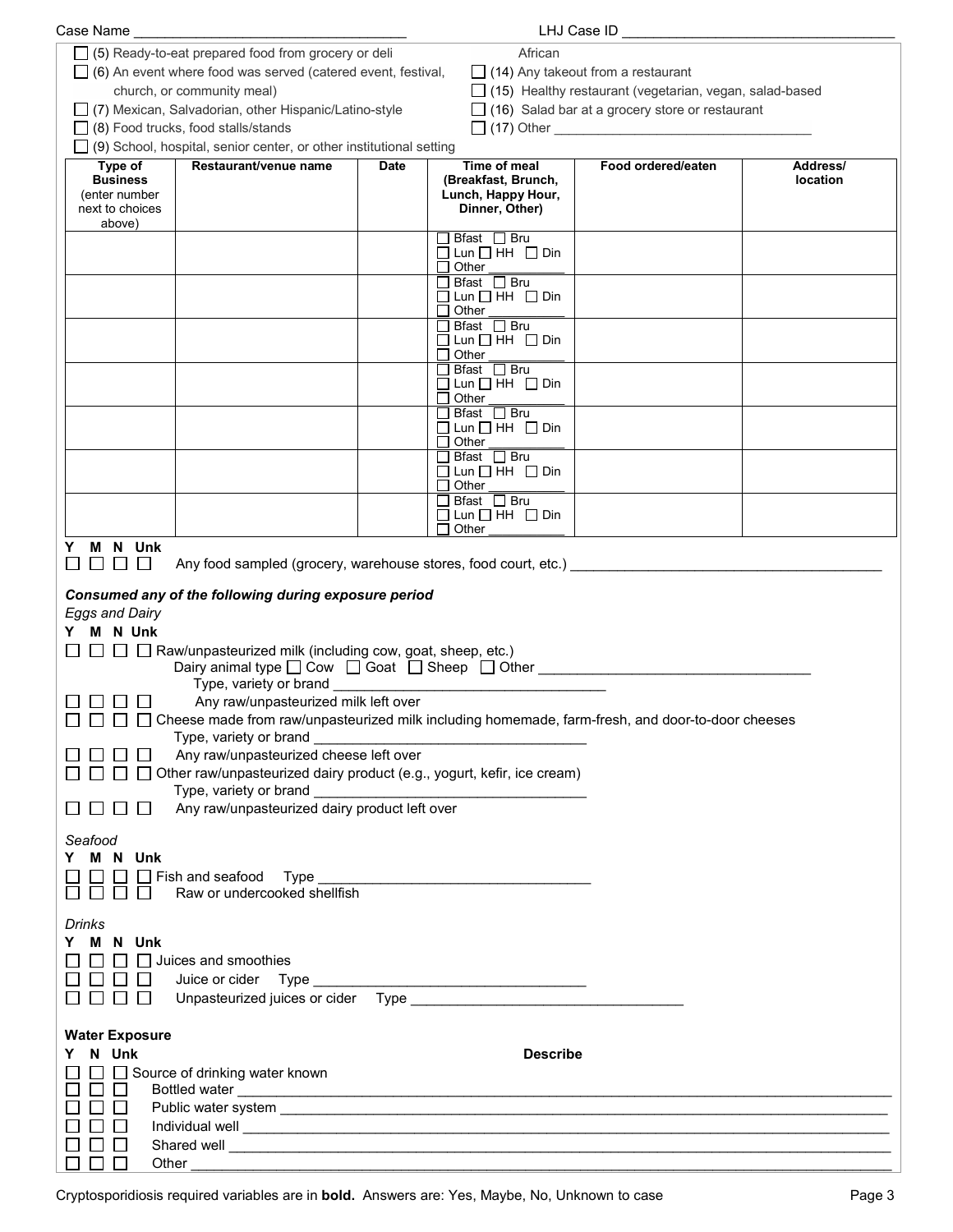| Case Name                                                                                                                                                                                                                                                                                                                                                                                                                                 |                        | LHJ Case ID                                                                                                                                                                                           |                                              |
|-------------------------------------------------------------------------------------------------------------------------------------------------------------------------------------------------------------------------------------------------------------------------------------------------------------------------------------------------------------------------------------------------------------------------------------------|------------------------|-------------------------------------------------------------------------------------------------------------------------------------------------------------------------------------------------------|----------------------------------------------|
| $\perp$                                                                                                                                                                                                                                                                                                                                                                                                                                   |                        |                                                                                                                                                                                                       |                                              |
| Water site name/location                                                                                                                                                                                                                                                                                                                                                                                                                  |                        |                                                                                                                                                                                                       |                                              |
| Treatment $\Box$ Treated $\Box$ Untreated $\Box$ Unk<br>$\Box$ Splash pad/water playground $\Box$ Other                                                                                                                                                                                                                                                                                                                                   |                        | Type □ Lake □ River □ Pool/hot tub □ Wading pool □ Fountain □ Waterpark                                                                                                                               |                                              |
| <b>Animal Exposure</b><br>N Unk<br>$\Box$ Any contact with pet animals at home or elsewhere<br>$\mathsf{L}$<br>$\Box$<br>$\mathsf{L}$<br>l 1<br>$\Box$<br>$\perp$<br>Any new household pets in the last month <b>contains the set of the set of the set of the set of the set of the set of the set of the set of the set of the set of the set of the set of the set of the set of the set of the se</b><br>$\mathsf{L}$<br>$\mathbf{L}$ |                        |                                                                                                                                                                                                       |                                              |
| Any contact with farm animals, including chickens or ducks<br>Cows or calves<br>Donkeys<br>Goats<br>Horses or ponies<br>Sheep<br>Pigs or swine                                                                                                                                                                                                                                                                                            |                        |                                                                                                                                                                                                       |                                              |
| $\Box$ Other animal contact<br>$\Box$ $\Box$ Applied or handled compost/manure<br>$\Box$ $\Box$ Contact with animal manure/droppings other than dogs or cats $\Box$                                                                                                                                                                                                                                                                       |                        |                                                                                                                                                                                                       |                                              |
| <b>Animal Settings</b><br>N Unk<br>Y.                                                                                                                                                                                                                                                                                                                                                                                                     |                        |                                                                                                                                                                                                       |                                              |
| $\Box$ Hunting/butchering<br>$\perp$                                                                                                                                                                                                                                                                                                                                                                                                      |                        | $\Box$ Work with animals or animal products (e.g., research, farming, veterinary medicine, animal slaughter)<br>Exposure to any of the following facilities/settings even if no direct animal contact |                                              |
|                                                                                                                                                                                                                                                                                                                                                                                                                                           | Y N Unk                | <b>Describe</b>                                                                                                                                                                                       | Type of exposure                             |
| Research facility                                                                                                                                                                                                                                                                                                                                                                                                                         | 888                    |                                                                                                                                                                                                       | $\Box$ Work $\Box$ Visit                     |
| Slaughterhouse                                                                                                                                                                                                                                                                                                                                                                                                                            | $\Box$ $\Box$ $\Box$   |                                                                                                                                                                                                       | $\Box$ Work $\Box$ Visit                     |
| Veterinary facility                                                                                                                                                                                                                                                                                                                                                                                                                       | $\Box$                 |                                                                                                                                                                                                       | $\Box$ Work $\Box$ Visit                     |
|                                                                                                                                                                                                                                                                                                                                                                                                                                           |                        |                                                                                                                                                                                                       |                                              |
| Visited or worked on any of the following settings even if no direct animal contact                                                                                                                                                                                                                                                                                                                                                       |                        |                                                                                                                                                                                                       |                                              |
| Petting zoo                                                                                                                                                                                                                                                                                                                                                                                                                               | N Unk<br>$\Box$ $\Box$ | Location, animals, etc.                                                                                                                                                                               | Type of exposure<br>$\Box$ Work $\Box$ Visit |
| Zoo                                                                                                                                                                                                                                                                                                                                                                                                                                       | $\Box$ $\Box$ $\Box$   |                                                                                                                                                                                                       | $\Box$ Work $\Box$ Visit                     |
| Dairy farm                                                                                                                                                                                                                                                                                                                                                                                                                                | $\Box$ $\Box$          |                                                                                                                                                                                                       | $\Box$ Work $\Box$ Visit                     |
| Other farm contact                                                                                                                                                                                                                                                                                                                                                                                                                        | $\Box$ $\Box$ $\Box$   |                                                                                                                                                                                                       | $\Box$ Work $\Box$ Visit                     |
| Agricultural 'Farm and Feed' store                                                                                                                                                                                                                                                                                                                                                                                                        | $\Box$ $\Box$ $\Box$   |                                                                                                                                                                                                       | $\Box$ Work $\Box$ Visit                     |
| County/state fairs, 4-H events, or similar<br>events where animals are present                                                                                                                                                                                                                                                                                                                                                            | $\Box$ $\Box$ $\Box$   |                                                                                                                                                                                                       | $\Box$ Work $\Box$ Visit                     |
| Pet store or other places where animals<br>are sold or adopted                                                                                                                                                                                                                                                                                                                                                                            | $\Box$ $\Box$ $\Box$   |                                                                                                                                                                                                       | $\Box$ Work $\Box$ Visit                     |
| Attended any school events, birthday                                                                                                                                                                                                                                                                                                                                                                                                      | $\Box$ $\Box$ $\Box$   |                                                                                                                                                                                                       | $\Box$ Work $\Box$ Visit                     |
| parties, or similar events with animals/pets<br>Other setting with animals<br>Describe                                                                                                                                                                                                                                                                                                                                                    | $\Box$ $\Box$ $\Box$   |                                                                                                                                                                                                       | □ Work □ Visit                               |

| <b>Sexual Exposu</b> |  |  |
|----------------------|--|--|
| ,, ,, ,, ,           |  |  |

**Y N Unk**

 $\Box$   $\Box$   $\Box$  Any type of sexual contact with others during the exposure period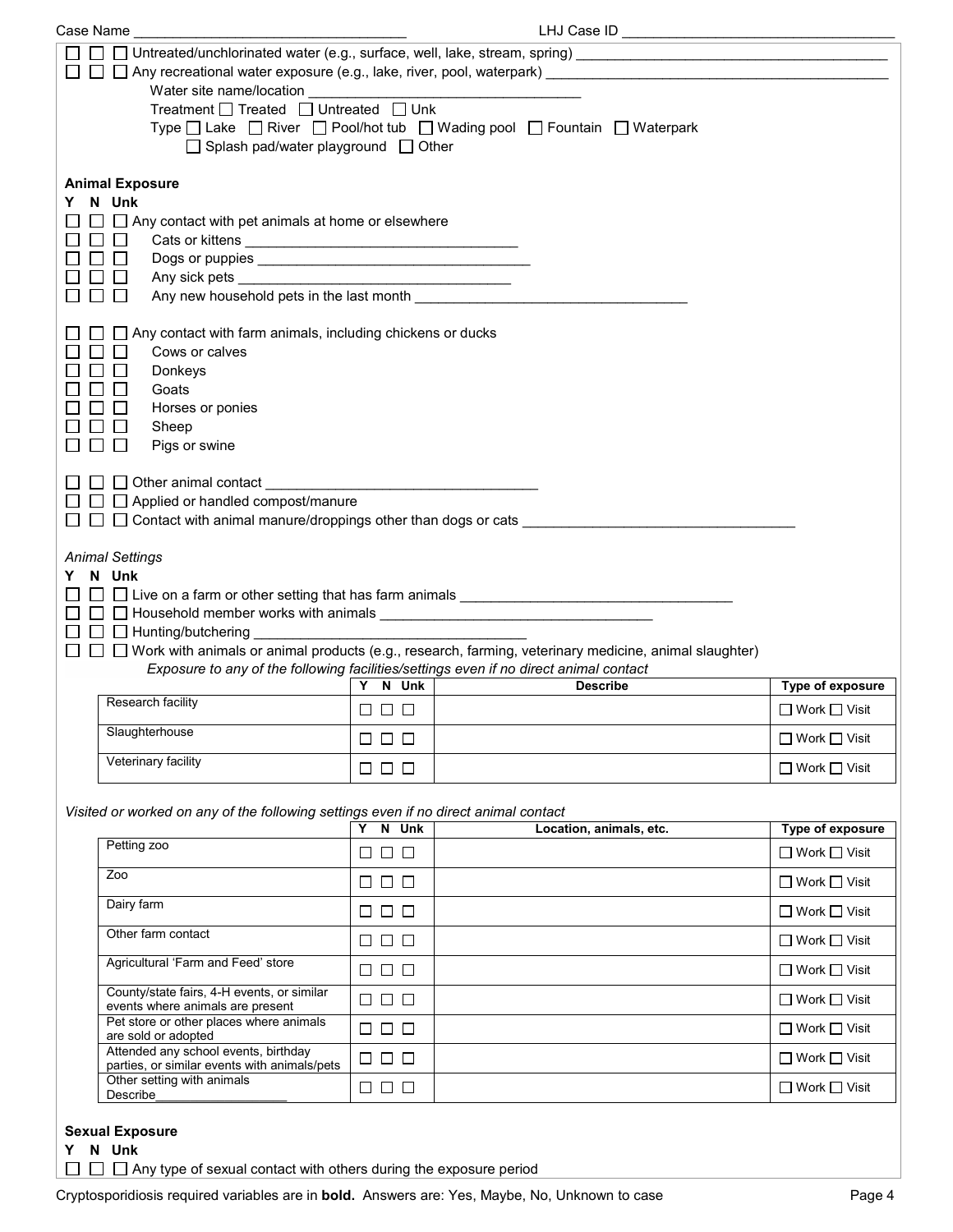| Case Name                                                                                                               |      |  |
|-------------------------------------------------------------------------------------------------------------------------|------|--|
| Number of sexual partners during exposure period Female                                                                 | Male |  |
| <b>Exposure and Transmission Summary</b>                                                                                |      |  |
| Y N Unk                                                                                                                 |      |  |
| $\Box$ Epi-linked to a confirmed case                                                                                   |      |  |
| $\Box$ Outbreak related                                                                                                 |      |  |
|                                                                                                                         |      |  |
| Likely geographic region of exposure □ In Washington - county _____________ □ Other state __________                    |      |  |
|                                                                                                                         |      |  |
| International travel related □ During entire exposure period □ During part of exposure period □ No international travel |      |  |
|                                                                                                                         |      |  |
| Suspected exposure type □ Foodborne □ Waterborne □ Animal related □ Person to person □ Sexual                           |      |  |
|                                                                                                                         |      |  |
| Describe                                                                                                                |      |  |
| Suspected exposure setting □ Daycare/Childcare □ School (not college) □ Doctor's office □ Hospital ward □ Hospital ER   |      |  |
| □ Hospital outpatient facility □ Home □ Work □ College □ Military □ Correctional facility □ Place of worship            |      |  |
| □ Laboratory □ Long term care facility □ Homeless/shelter □ International travel □ Out of state travel □ Transit        |      |  |
| □ Social event □ Large public gathering □ Restaurant □ Hotel/motel/hostel □ Other _______________________               |      |  |
|                                                                                                                         |      |  |
| <b>Exposure Summary</b>                                                                                                 |      |  |
|                                                                                                                         |      |  |
|                                                                                                                         |      |  |
|                                                                                                                         |      |  |
|                                                                                                                         |      |  |
|                                                                                                                         |      |  |
|                                                                                                                         |      |  |
|                                                                                                                         |      |  |
| <b>Public Health Issues</b>                                                                                             |      |  |
| Y N Unk                                                                                                                 |      |  |
| □ □ Hygiene education provided<br>□ □ Follow-up of household members                                                    |      |  |
| $\Box$ Work or childcare restriction for case                                                                           |      |  |
| $\Box$ Work or childcare restriction for symptomatic contacts                                                           |      |  |
| <b>Public Health Interventions/Actions</b>                                                                              |      |  |
| N Unk<br>Y                                                                                                              |      |  |
| $\Box$ Childcare inspection                                                                                             |      |  |
| $\Box$ Test symptomatic contacts<br>□ ■ Water supply implicated                                                         |      |  |
| $\Box$ Testing of home/Other water supply                                                                               |      |  |
| $\Box$ $\Box$ Letter sent Date __/ __/ __ Batch date __/ __/ __                                                         |      |  |
| $\Box$ Any other public health action                                                                                   |      |  |
| <b>TREATMENT</b>                                                                                                        |      |  |
| Y N Unk                                                                                                                 |      |  |
| $\Box$ $\Box$ Did patient receive prophylaxis/treatment                                                                 |      |  |
| Specify antibiotic                                                                                                      |      |  |
| Number of days actually taken                                                                                           |      |  |
| <b>NOTES</b>                                                                                                            |      |  |
|                                                                                                                         |      |  |
|                                                                                                                         |      |  |
|                                                                                                                         |      |  |
|                                                                                                                         |      |  |
|                                                                                                                         |      |  |
|                                                                                                                         |      |  |
|                                                                                                                         |      |  |